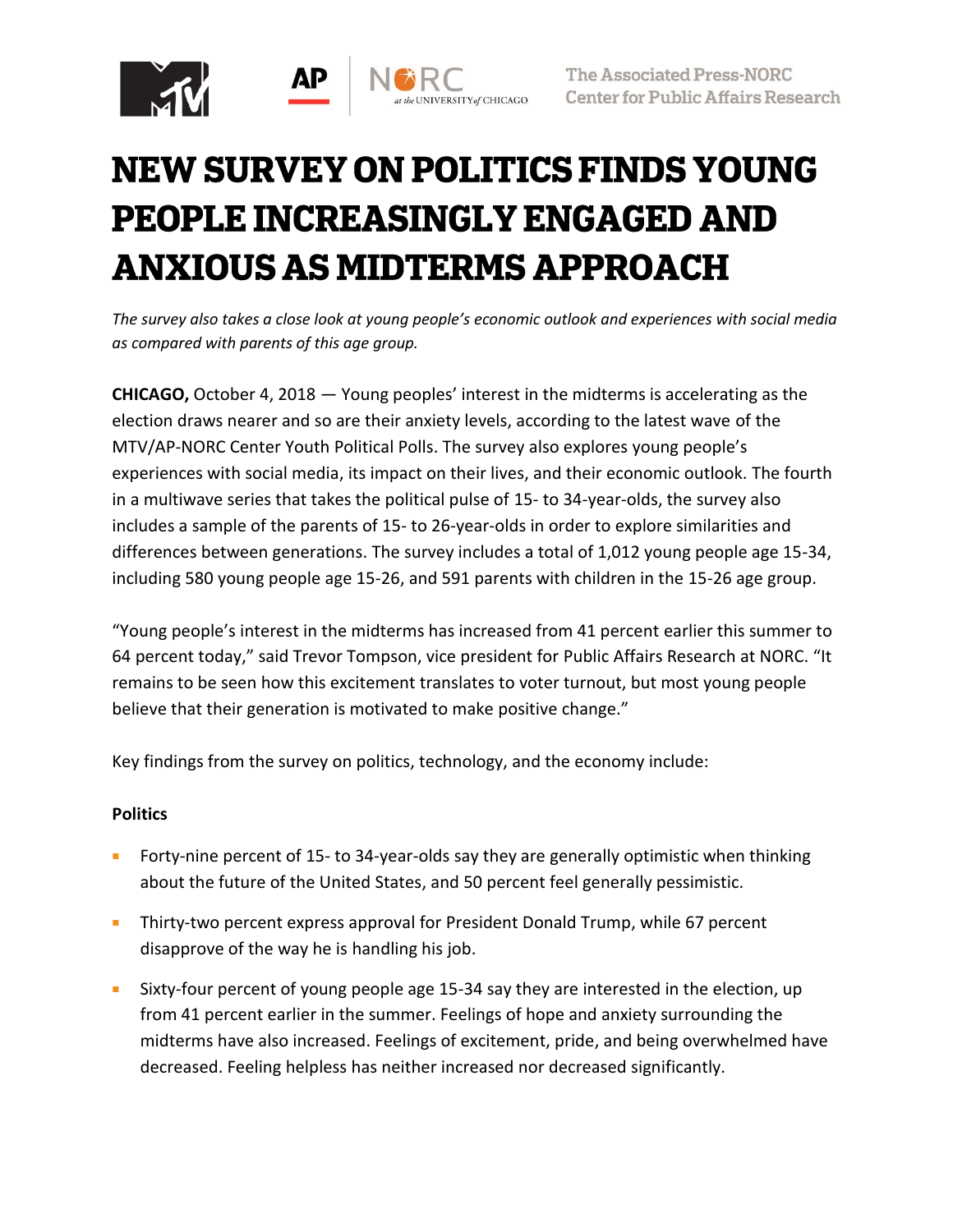





# **Technology**

- Fifty-four percent of young people age 15-26 and 53 percent of parents of that same age group say social media has had a mostly negative impact on U.S. society in general. But only 24 percent of parents and 22 percent of young people think social media has had a negative effect on their family.
- Large majorities of parents (88 percent) and young people (77 percent) consider cyberbullying a serious problem. However, while just 8 percent of young people are extremely or very concerned about being a victim of cyberbullying, parents are more than three times as likely to express concern about their children being cyberbullied.
- Both generations approve of social media platforms banning users who share content that could be considered harassment (68 percent of young people vs. 80 percent of parents).
- Forty-seven percent of 15- to 26-year-olds and 51 percent of parents say social media has had a mostly negative effect on the younger generation. Twenty-five percent of young people and 31 percent of parents say it has had a mostly negative effect on the older generation.

### **Economy**

- About half of young people age 15-26 think they are doing better than their parents' generation when it comes to their standard of living or will do better in terms of their household finances.
- Compared to their parents' generation, young people age 15-26 are more likely to say they received a scholarship, used money from a 529 college savings plan, or received funds from a loan taken out by their parents to pay for college.
- Young people are pessimistic about the prospect of their parents supporting them financially, while parents are more likely to think they can help out their children if needed. While more than half of parents say it's likely they could help their child pay an unexpected bill of \$1,000 or put a down payment on a car, only about 4 in 10 young people agree.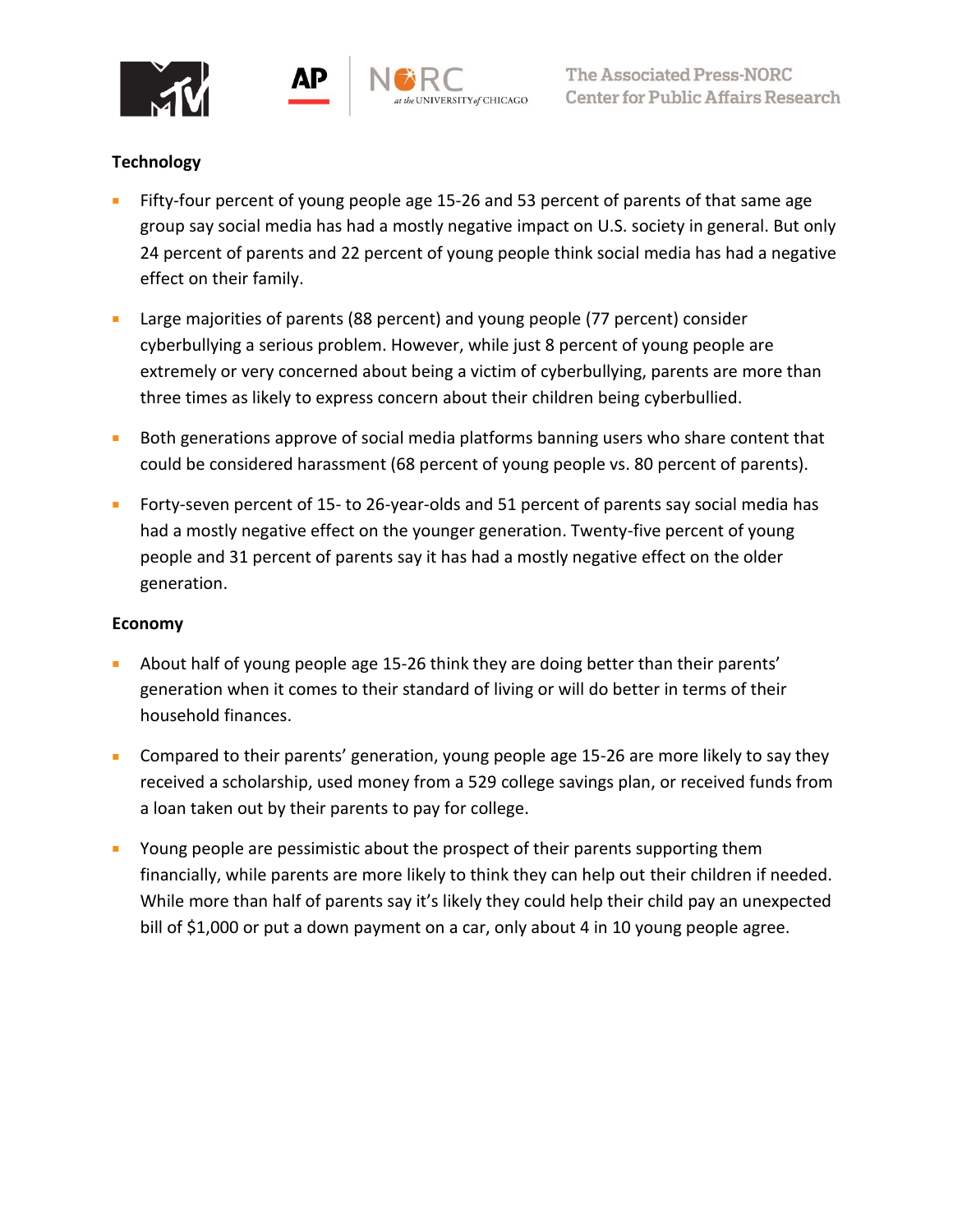





# **About the Survey**

This survey was conducted by The Associated Press-NORC Center for Public Affairs Research and with funding from MTV and NORC at the University of Chicago. Staff from NORC at the University of Chicago, The Associated Press, and MTV collaborated on all aspects of the study.

This survey is the fourth in a multiwave series that takes the political pulse of the newest generation of voters as the November 2018 midterm elections approach. This is the second in the series that includes a sample of parents of 15- to 26-year-olds in order to make comparisons between the two generations. This nationwide poll by MTV and The AP-NORC Center was conducted August 23-September 10, 2018, using AmeriSpeak®, the probabilitybased panel of NORC at the University of Chicago. It surveyed a total of 1,012 young people age 15-34, including 580 young people age 15-26. It also surveyed 591 parents with children in this age group.

# **About MTV**

MTV is the leading youth media brand inspired by music, in nearly 180 countries and 450 million homes around the world, connecting with over 350 million fans across all social media platforms. A unit of Viacom Inc. (NASDAQ: VIAB, VIA), MTV operations span cable and mobile networks, live events, and the new MTV Studios unit which produces original and reimagined content for SVOD and linear networks based on MTV's library of over 200+ youth titles and franchises.

# **About The Associated Press-NORC Center for Public Affairs Research**

The AP-NORC Center for Public Affairs Research taps into the power of social science research and the highest-quality journalism to bring key information to people across the nation and throughout the world. [www.apnorc.org](http://www.apnorc.org/)

The Associated Press (AP) is the essential global news network, delivering fast, unbiased news from every corner of the world to all media platforms and formats. Founded in 1846, AP today is the most trusted source of independent news and information. On any given day, more than half the world's population sees news from AP. [www.ap.org](http://www.ap.org/)

NORC at the University of Chicago is an objective, non-partisan research institution that delivers reliable data and rigorous analysis to guide critical programmatic, business, and policy decisions. Since 1941, NORC has conducted groundbreaking studies, created and applied innovative methods and tools, and advanced principles of scientific integrity and collaboration. Today, government, corporate, and nonprofit clients around the world partner with NORC to transform increasingly complex information into useful knowledge. [www.norc.org](http://www.norc.org/)